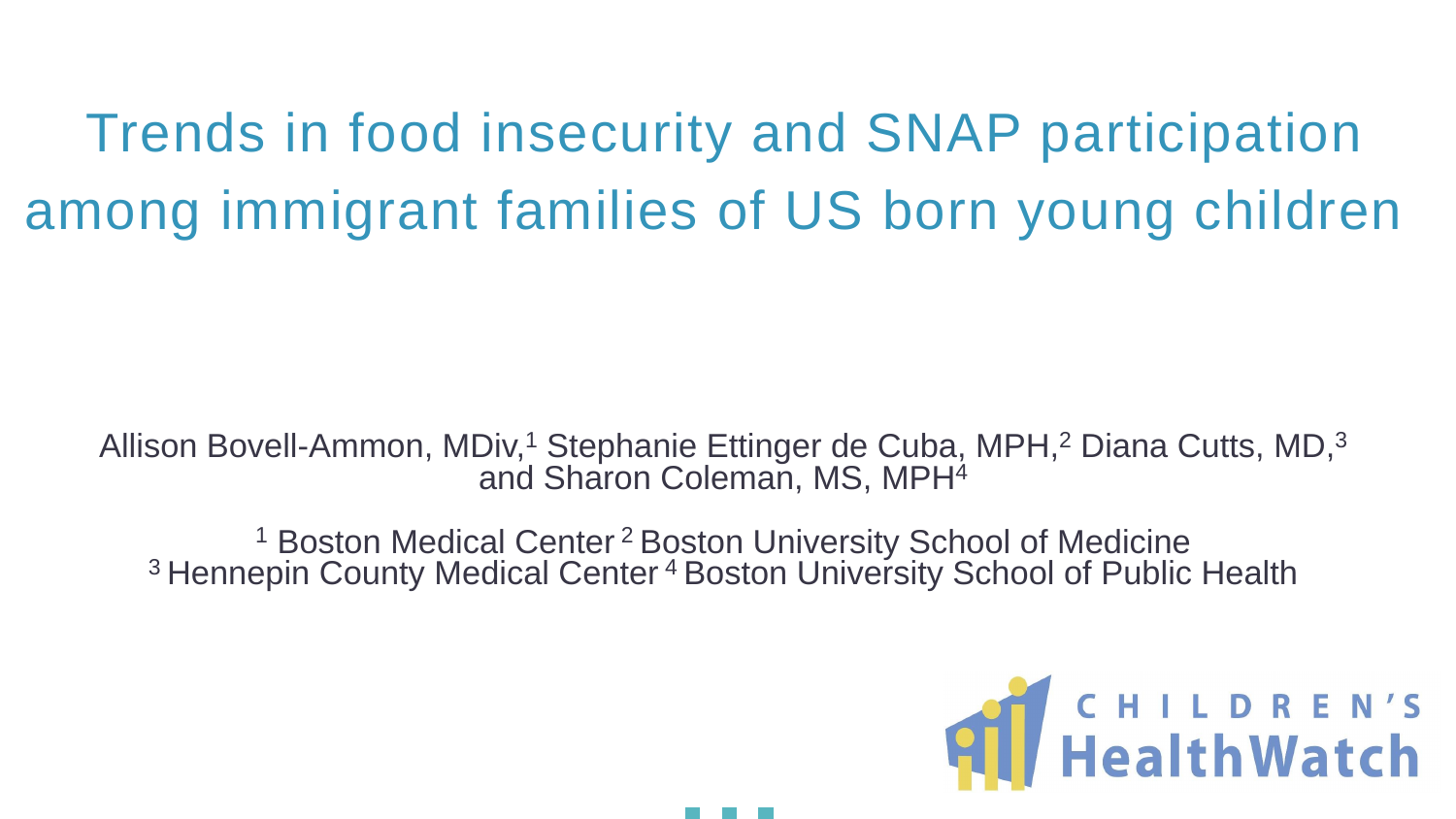### The authors have no relationships to disclose.

### **All HealthWatch**

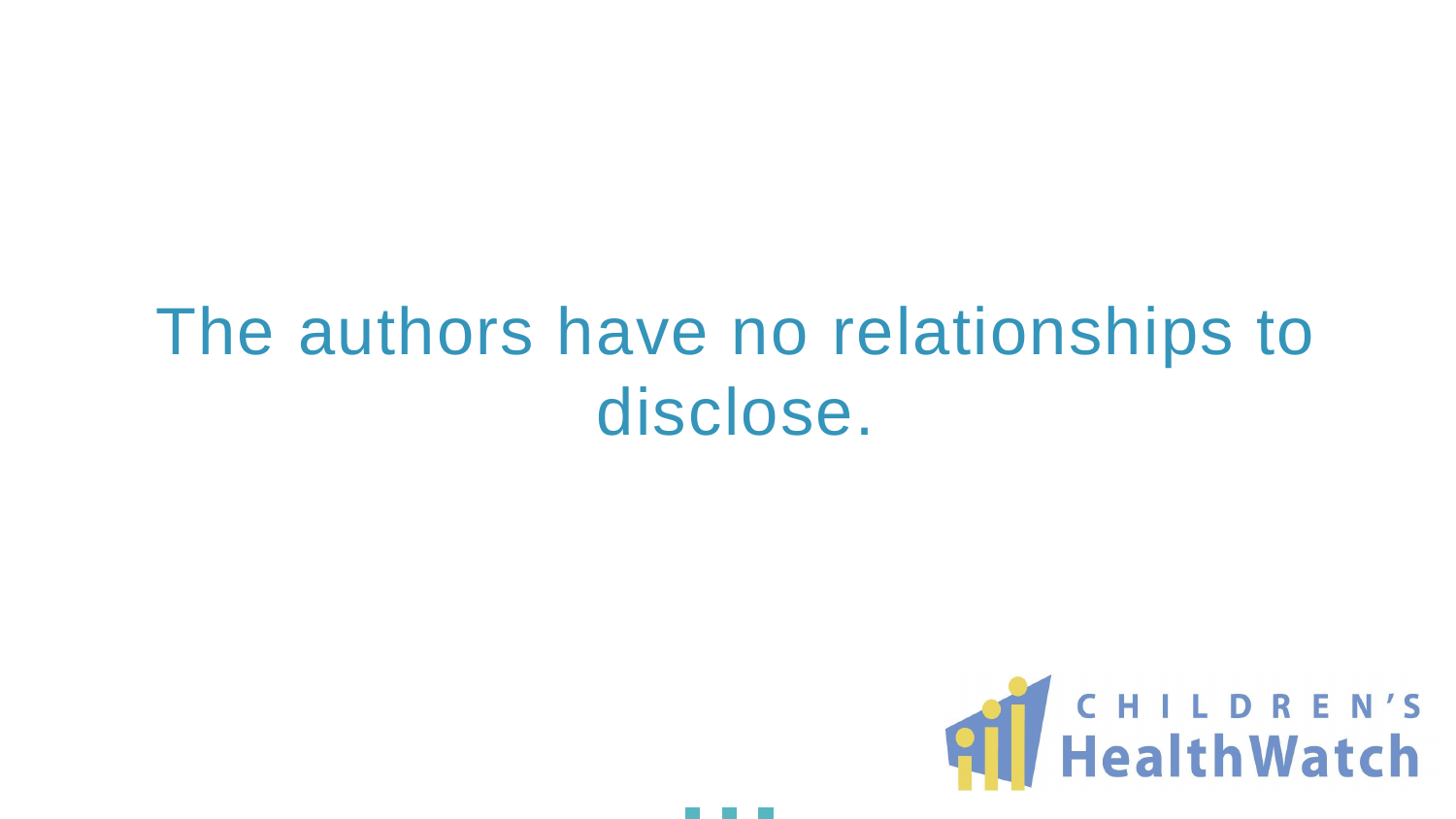### Road Map

- About the Children's HealthWatch study
- Study Measures and Sample Characteristics
- Trends among immigrant vs US born mothers 2007-2018
- Implications





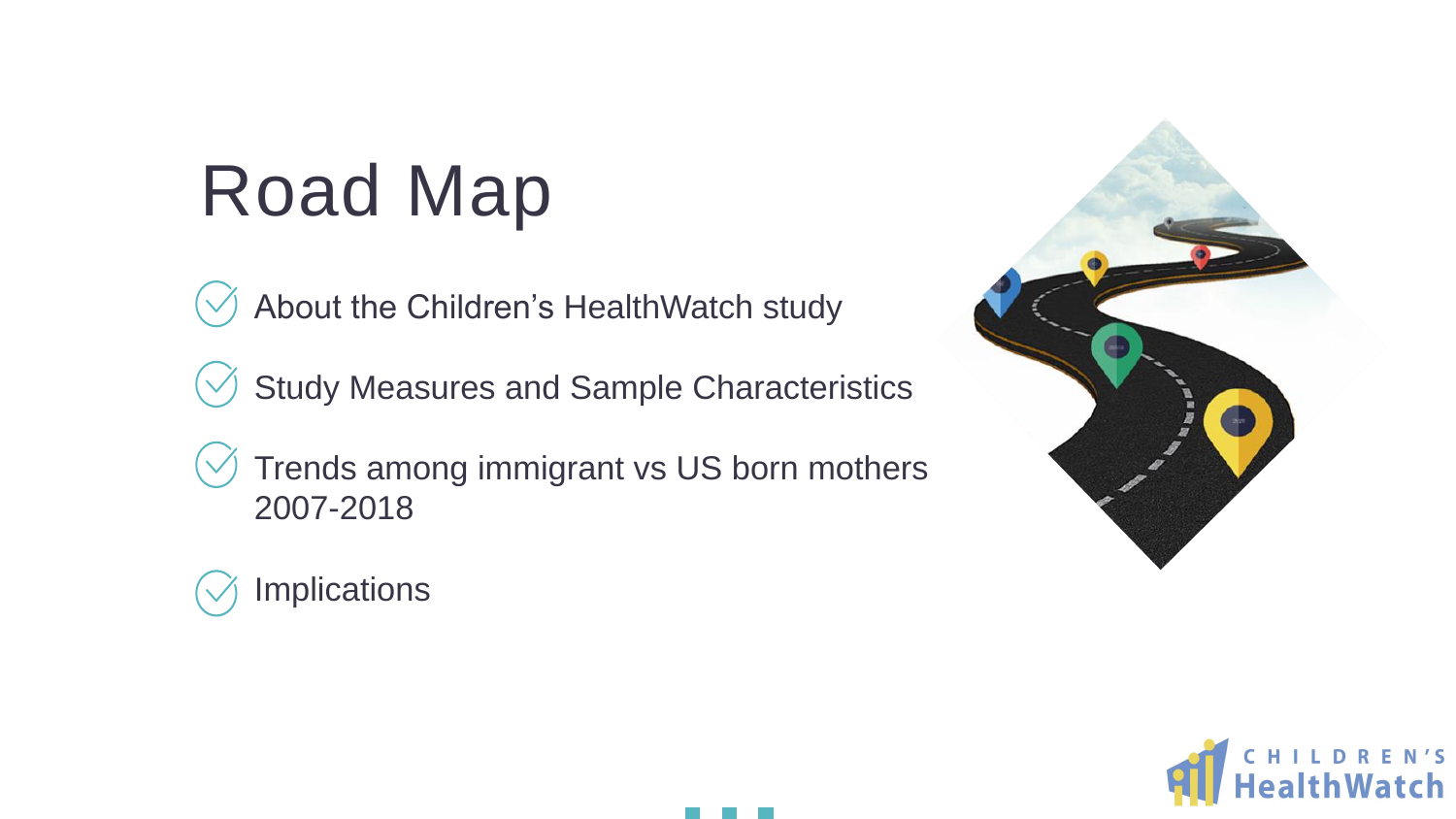Non-partisan network of pediatricians, public health researchers and child health and policy experts.

Mission: To improve the health of young children by informing policies that address and alleviate economic hardships.





## About Us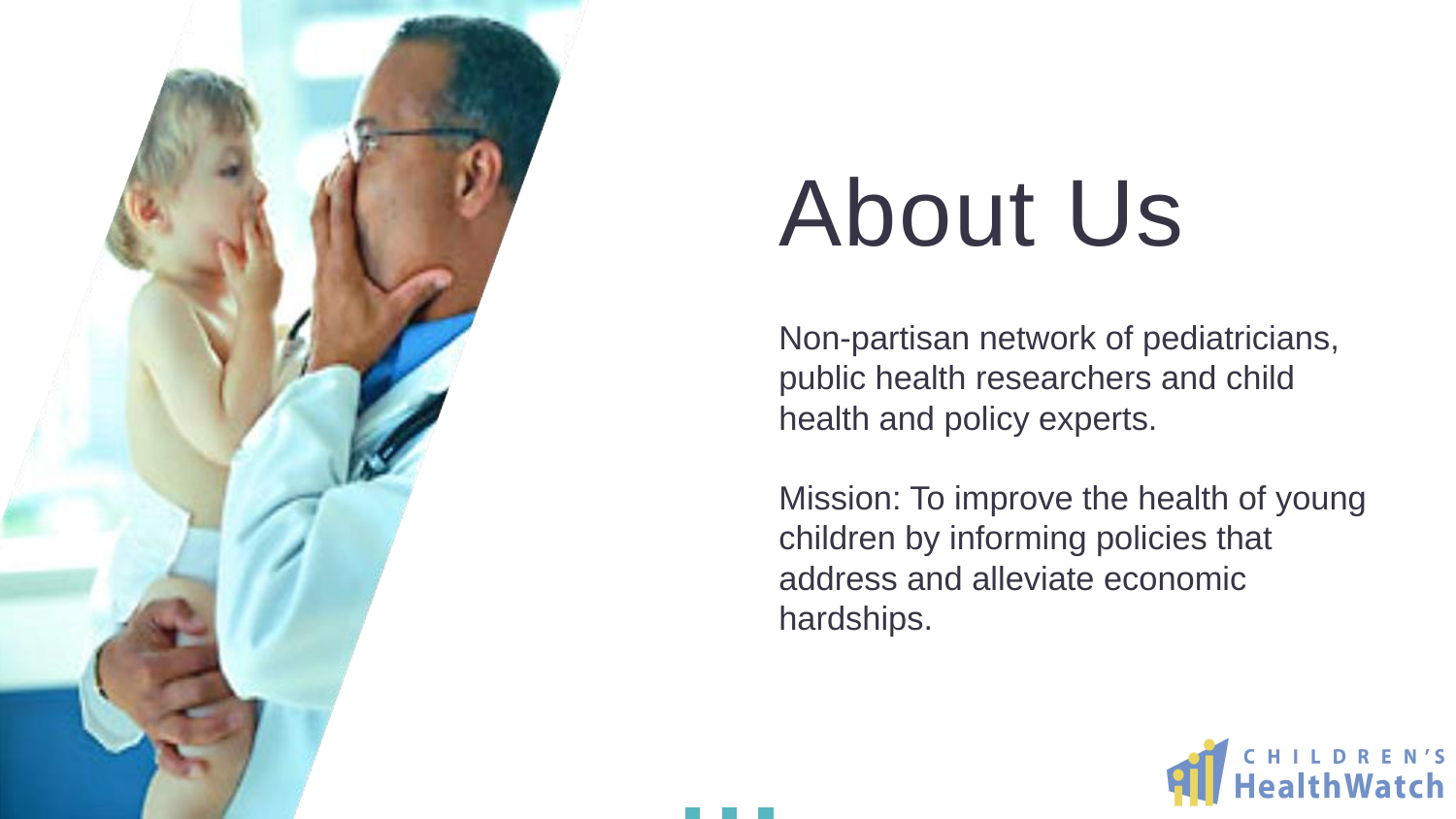## Our Data

- Ongoing cross-sectional, sentinel sample
- Household level survey verbally administered by a Research Assistant to parents of children <48 months
- Pediatric Emergency Rooms and Primary Care Clinics in
	- Baltimore
	- Boston
	- Little Rock
	- Minneapolis
	- Philadelphia

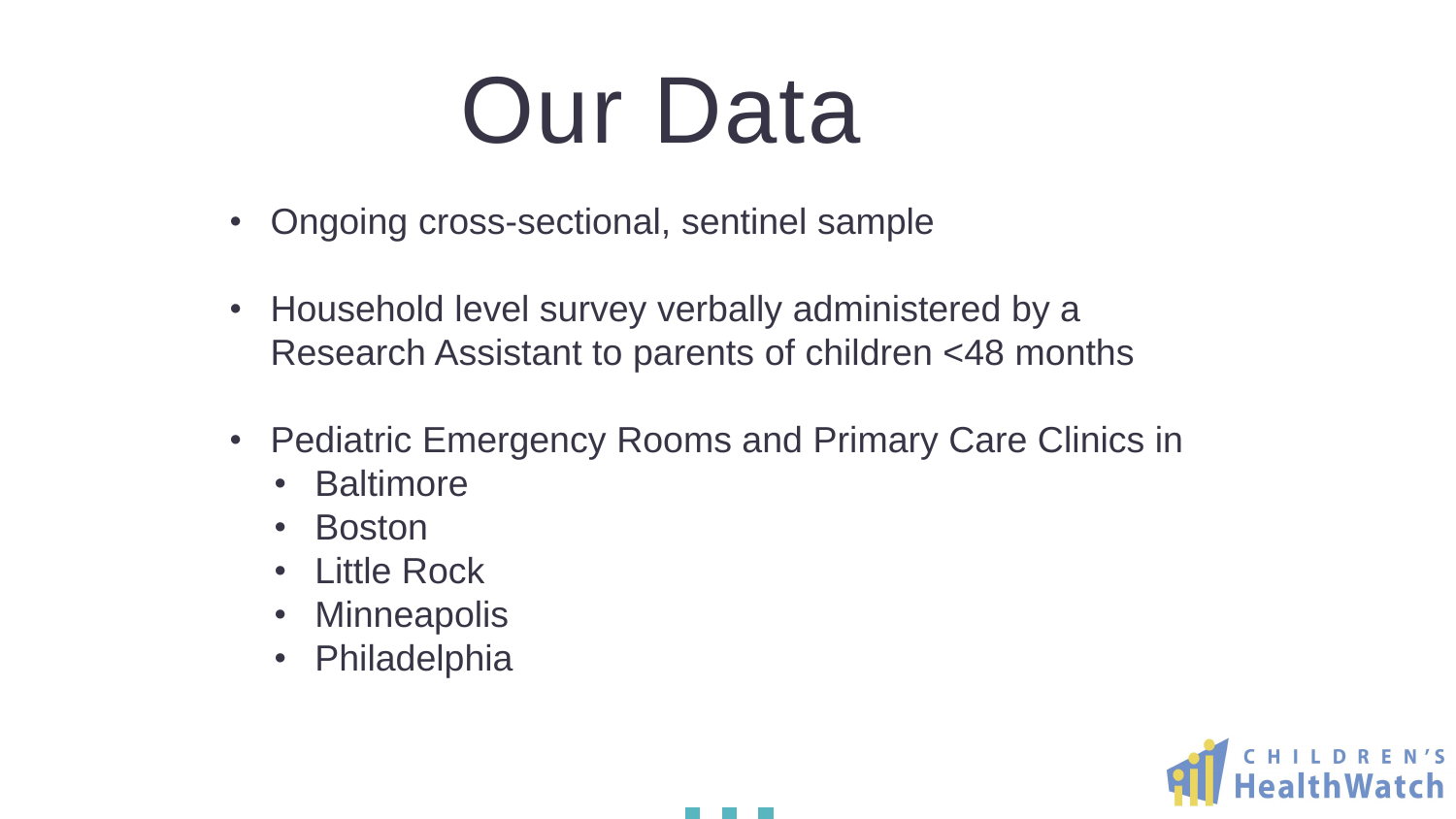





- Demographics
- Household level hardships, including food security status
- Participation in federal and state assistance programs
- Child and parent health outcomes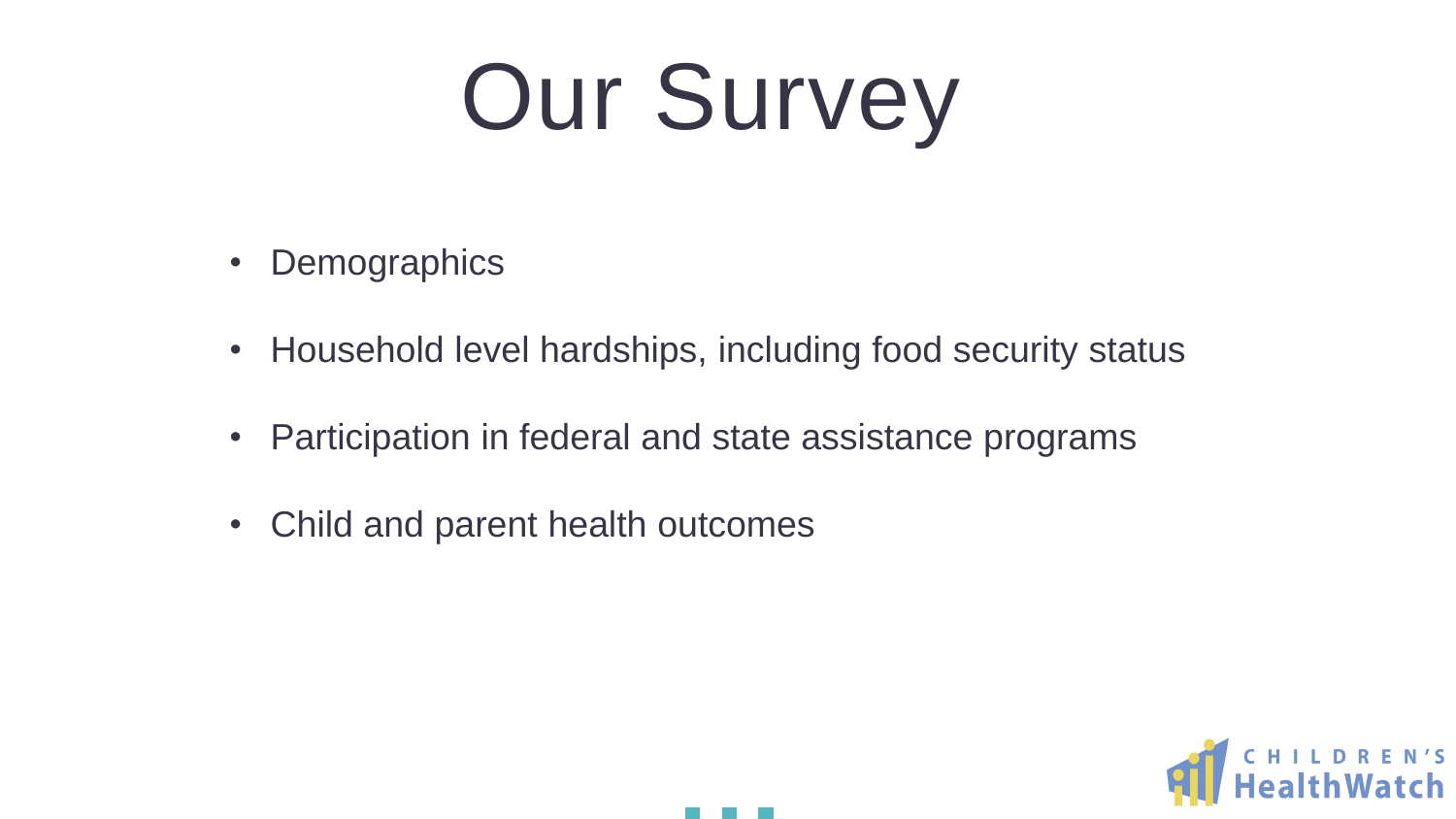## Measures for Current Study

• Mother's place of birth (US including Puerto Rico vs. outside of the US)

- - For immigrant mothers, length of stay in the US:
		- **Less than 5 years**
		- More than or equal to 5 years
- Household Food Security Status
- Child Food Security Status
- 

• Participation in the Supplemental Nutrition Assistance Program (SNAP)

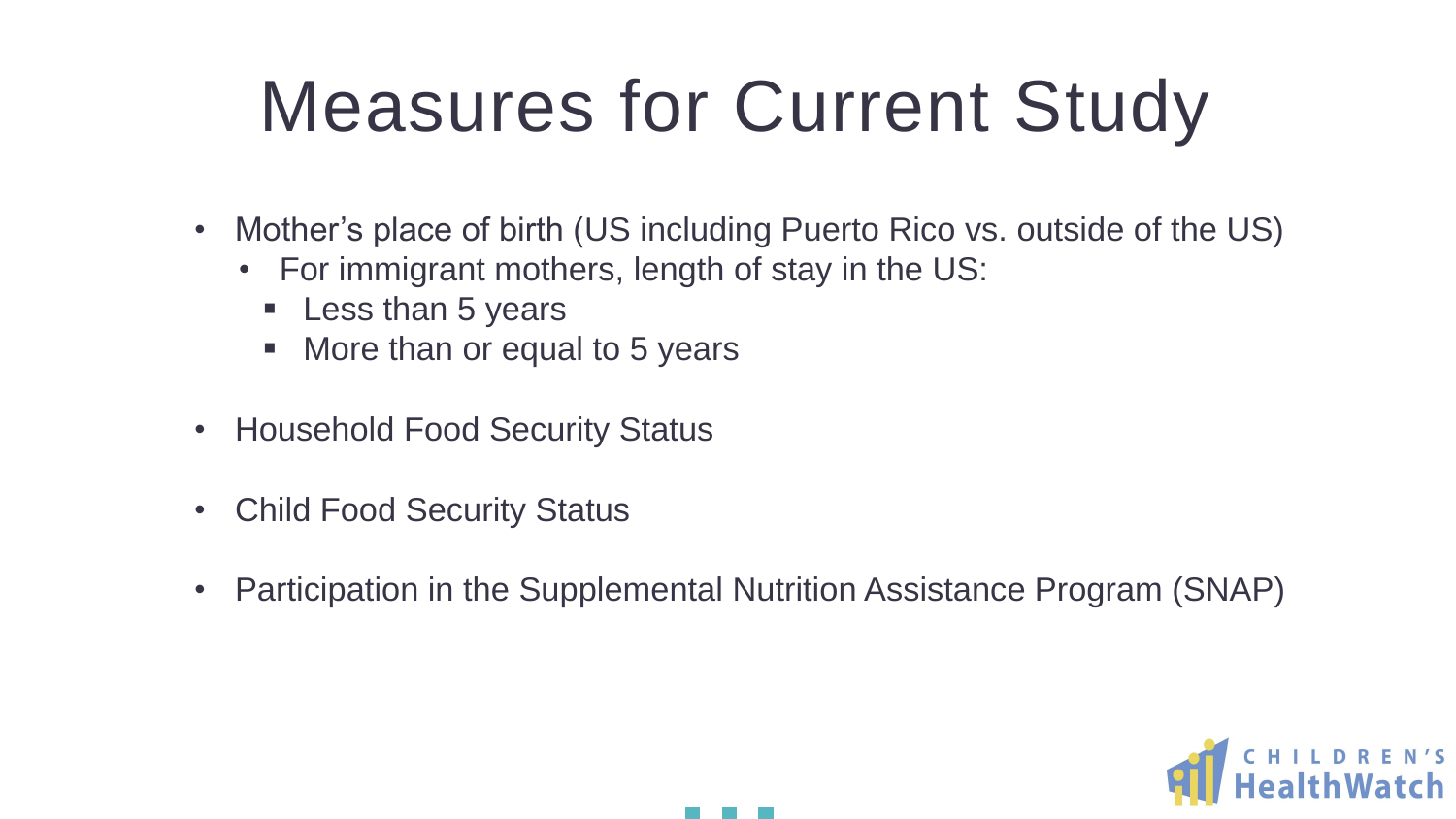### Food Security Definitions

- Measured using the USDA 18-item Food Security Survey Module
- Household Food Insecurity = 3 or more affirmative responses of 10 adult-specific questions
- Child Food Insecurity = 2 or more affirmative responses of 8 child-specific questions

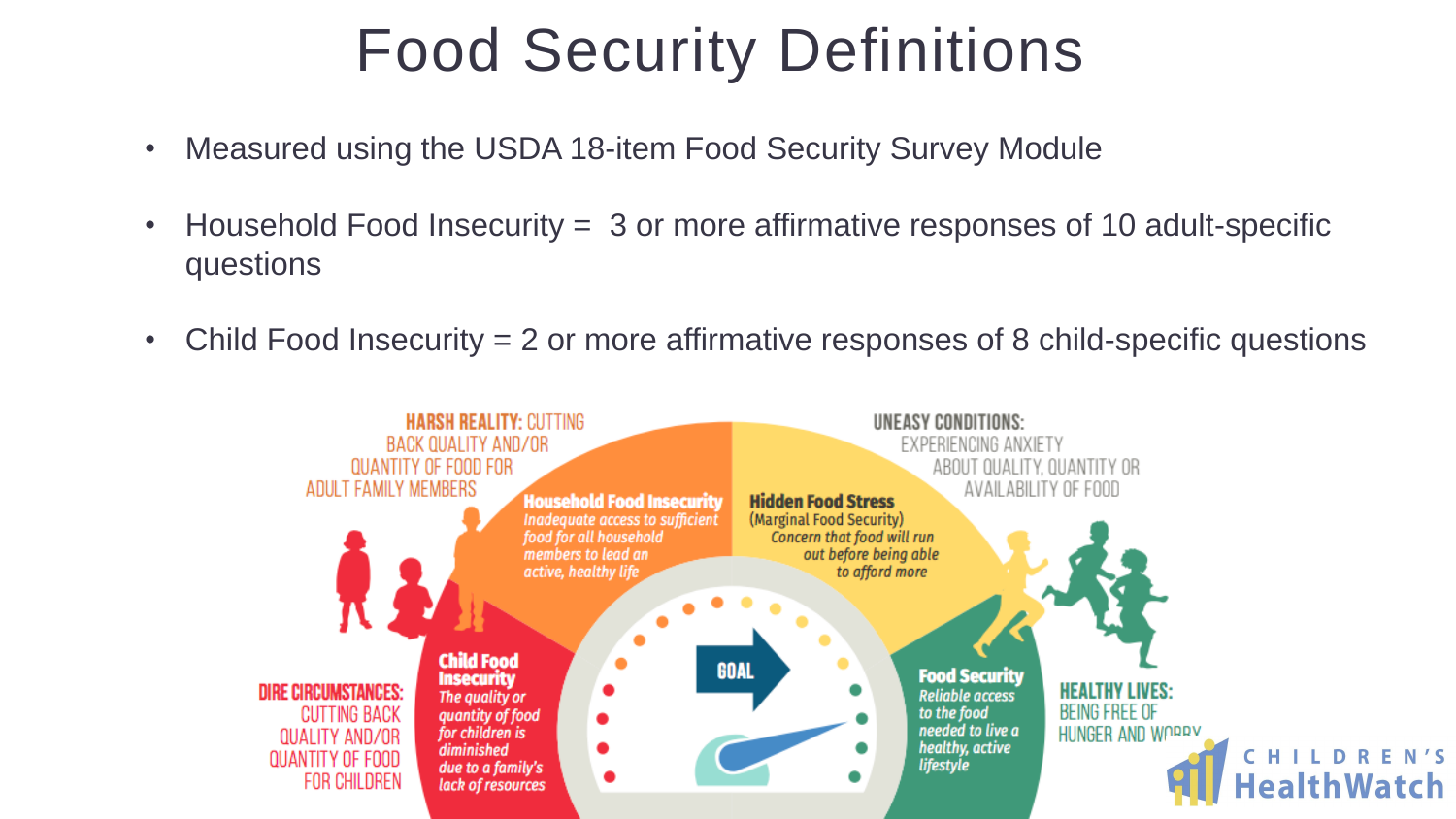### Supplemental Nutrition Assistance Program (SNAP)

- Largest nutrition assistance program in the US
- Evidence SNAP reduces food insecurity, improves health across the life course, and reduces health care costs
- SNAP eligibility
	- Low household income AND
	- US citizen, refugee, asylee OR
	- Lawfully present non-citizen in the country more than 5 years

#### **SNAP helps young, first** generation Americans thrive.

These children are more likely to:

 $\checkmark$  Be in good/excellent health

 $\checkmark$  Be child food secure

 $\checkmark$  Live in a stable home

**Live in families** who are able to afford prescriptions and medical care

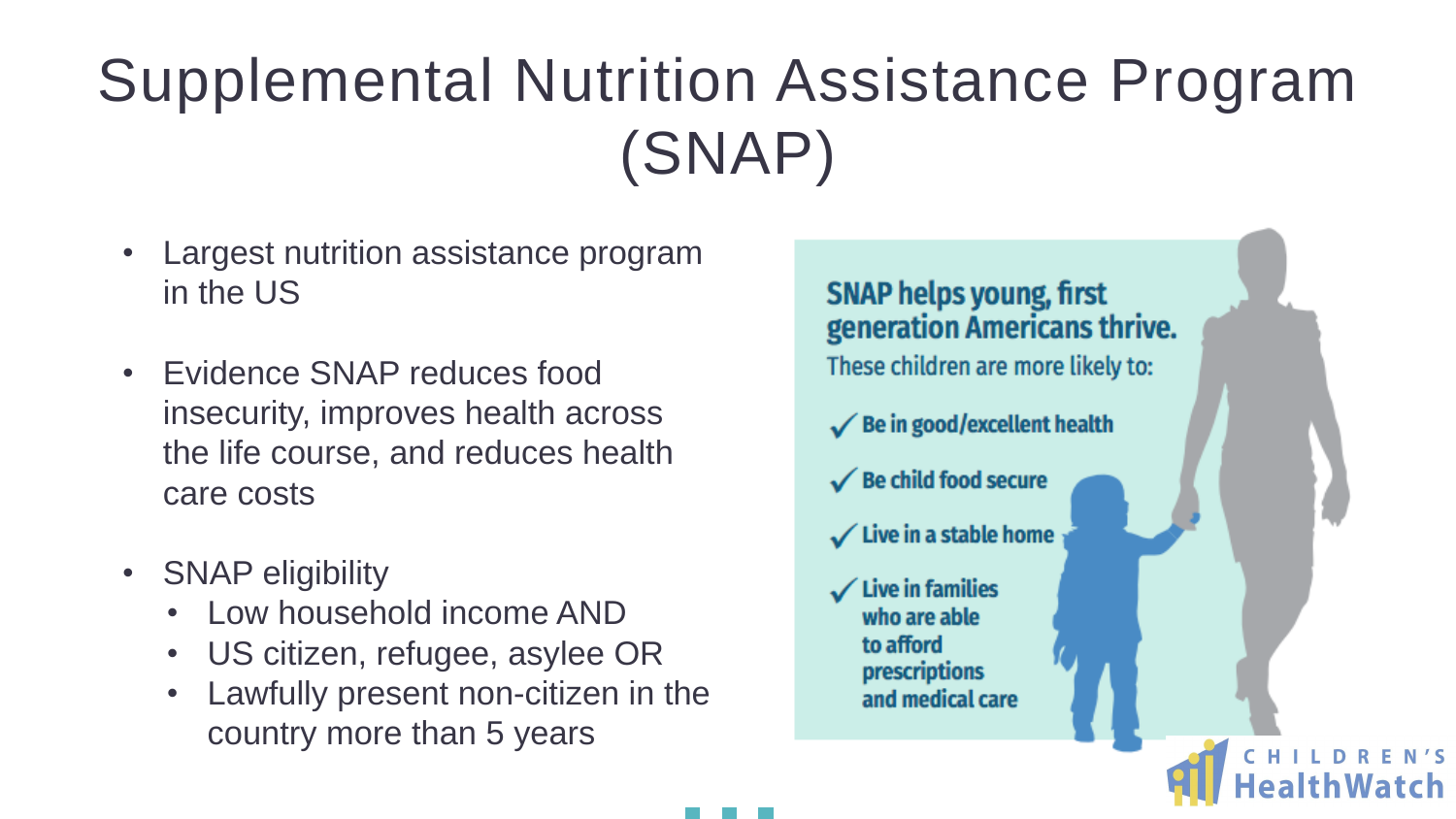## Sample Characteristics

- 
- $N = 37,570$
- US-born
	- 78.6%
	- $N=29,530$
- Immigrant in US >=5 years
	- $17.64\%$
	- 6,628
- Immigrant in US <5 years
	- 3.76%
	- $N=1,412$

• Biologic mothers interviewed between 2007-2018

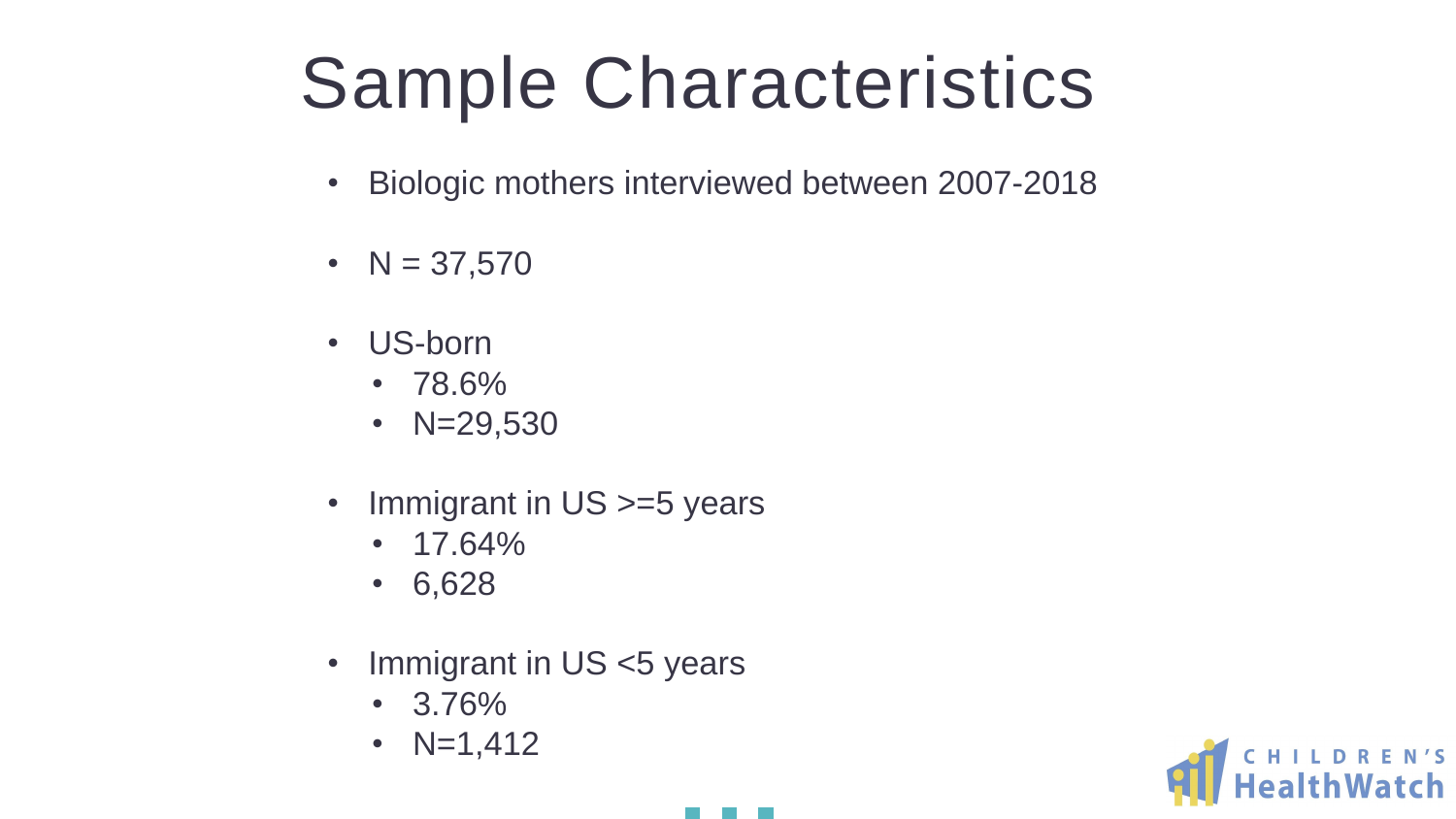



### Figure 1: Trends in Household Food Insecurity 2007-2018 by Mother's Place of Birth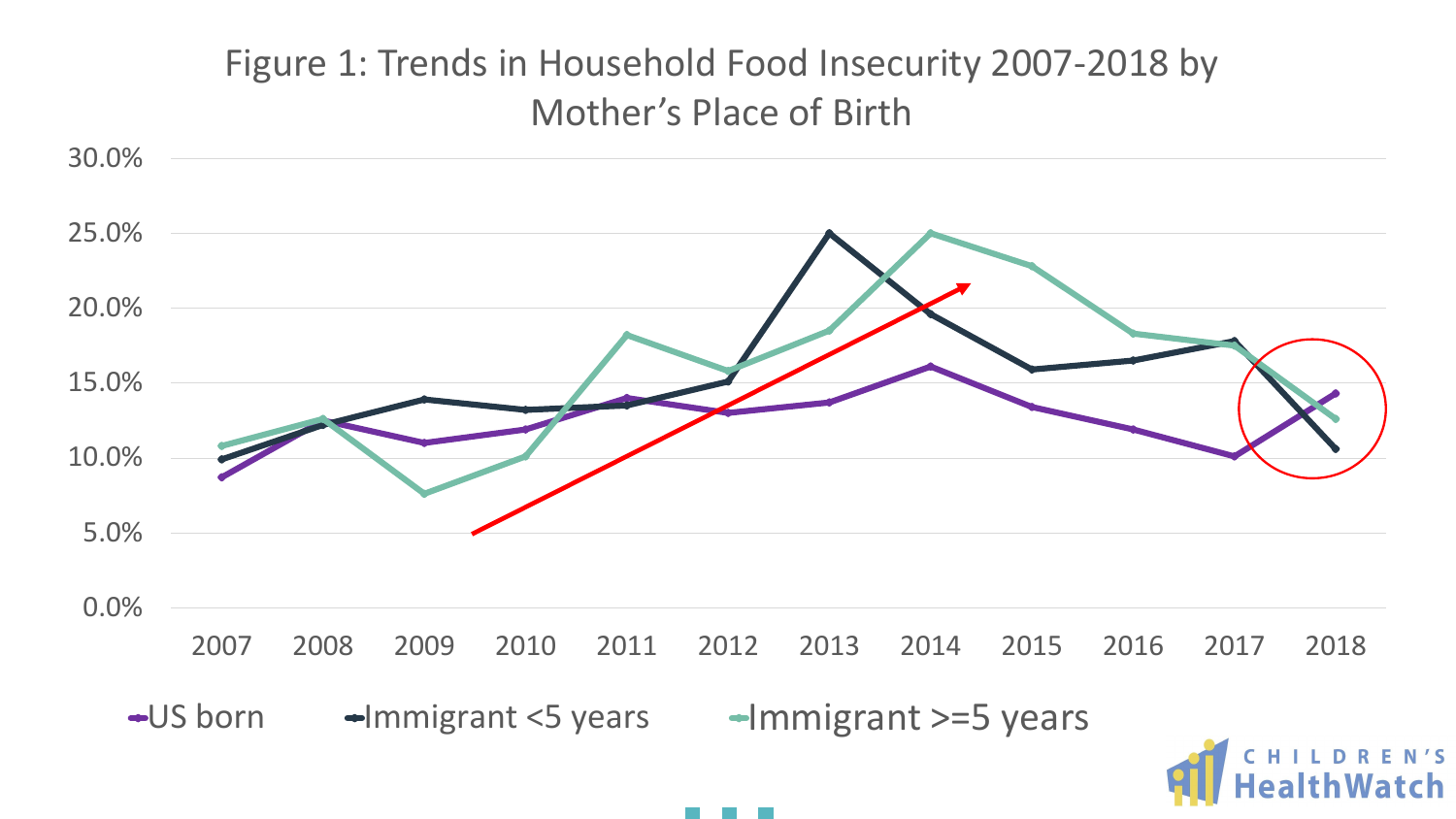

■ US born ■ Mmigrant <5 years → Mmigrant >=5 years



### Figure 2: Trends in Child Food Insecurity 2007-2018 by Mother's Place of Birth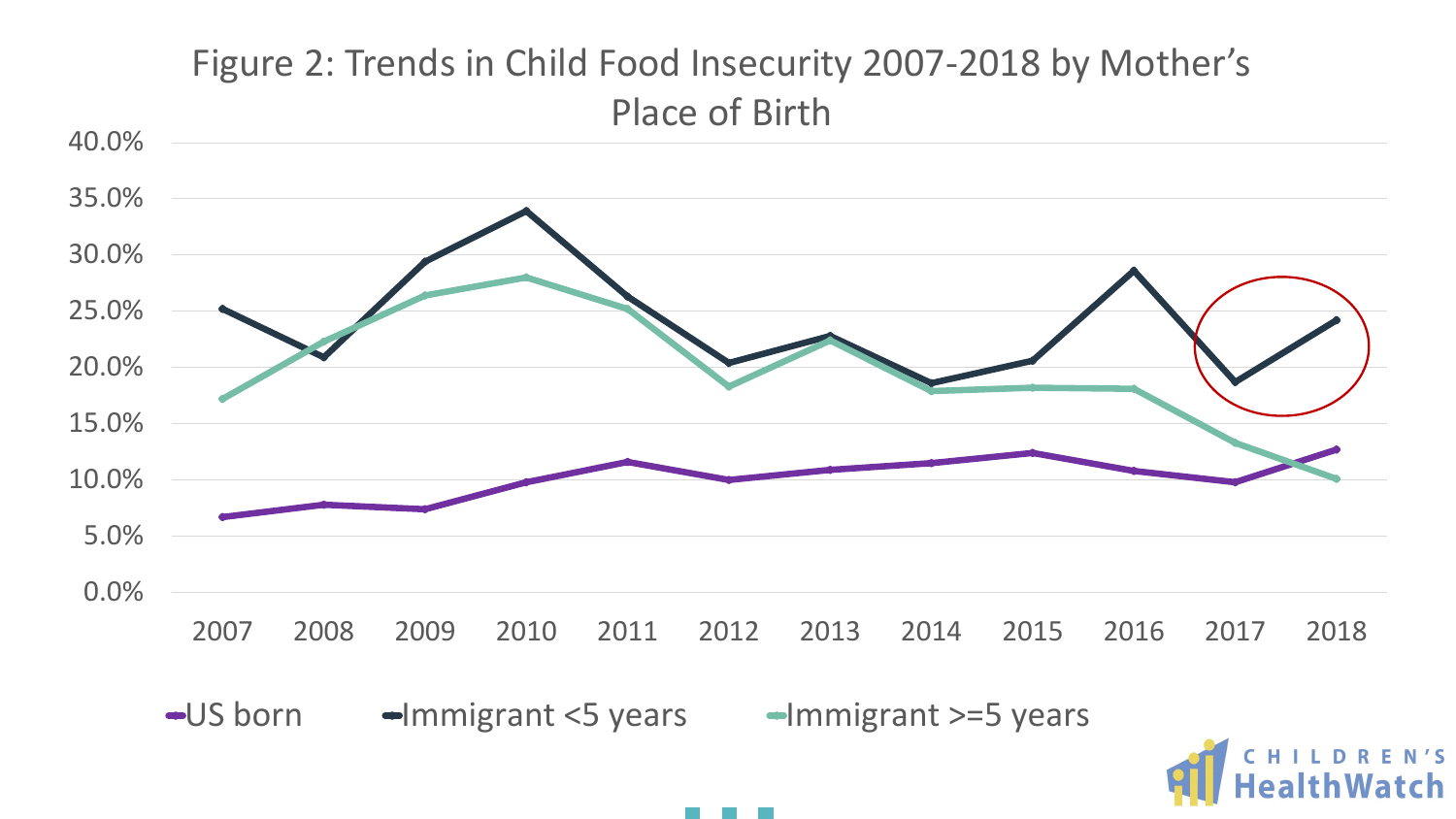

### Figure 3: Trends in SNAP Participation 2007-2018 by Mother's Place of Birth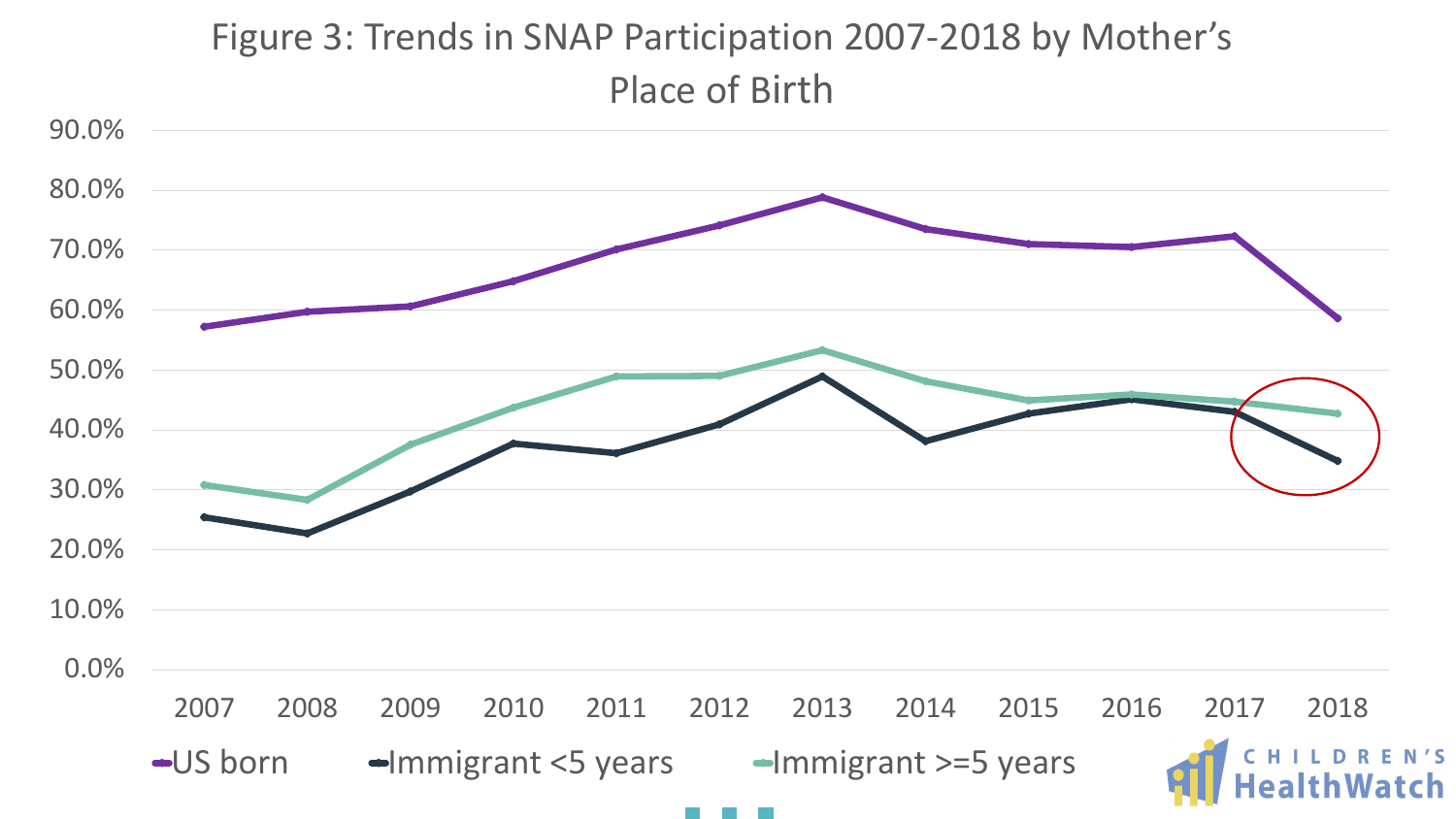### Limitations

- Sentinel sample, not representative
- Self-report SNAP participation and food insecurity
- Immigration status unknown and therefore may vary greatly within the sample
- Preliminary time trends data for 2018, not adjusted for confounders



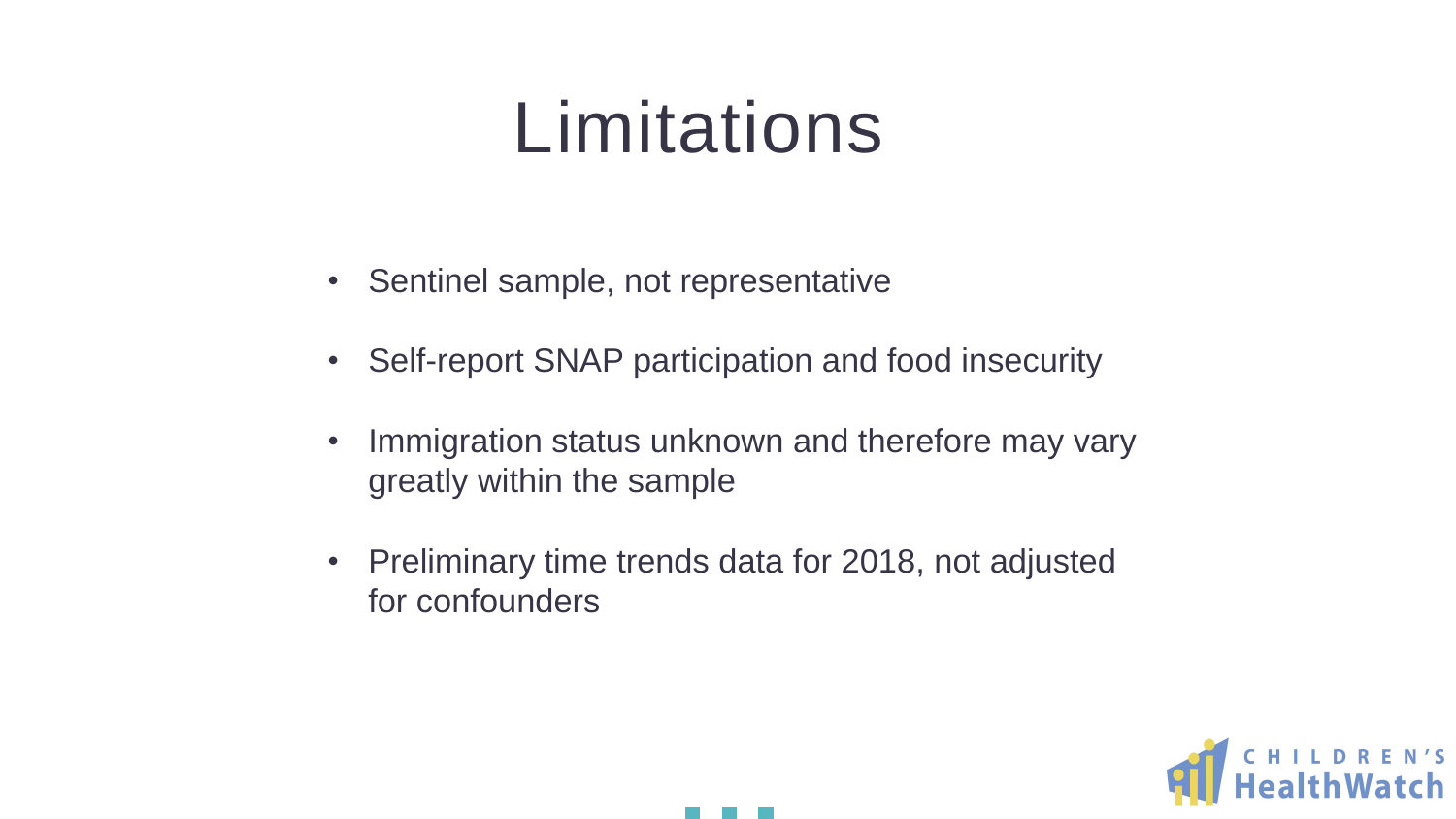## Current Policy Context

#### **POLITICO FOOD** Immigrants, fearing Trump crackdown, drop out of nutrition programs

Both documented and undocumented immigrants fear that accepting federal aid could make them ineligible for a green card if rules are changed.

By HELENA BOTTEMILLER EVICH | 09/03/2018 08:17 AM EDT | Updated 09/04/2018 01:29 PM EDT

The New York Times

#### **Trump Administration Aims** to Sharply Restrict New Green **Cards for Those on Public Aid**

The Washington Post **PowerPost** • Analysis

### The Health 202: Under Trump, immigrants back away from Medicaid, **Obamacare subsidies**

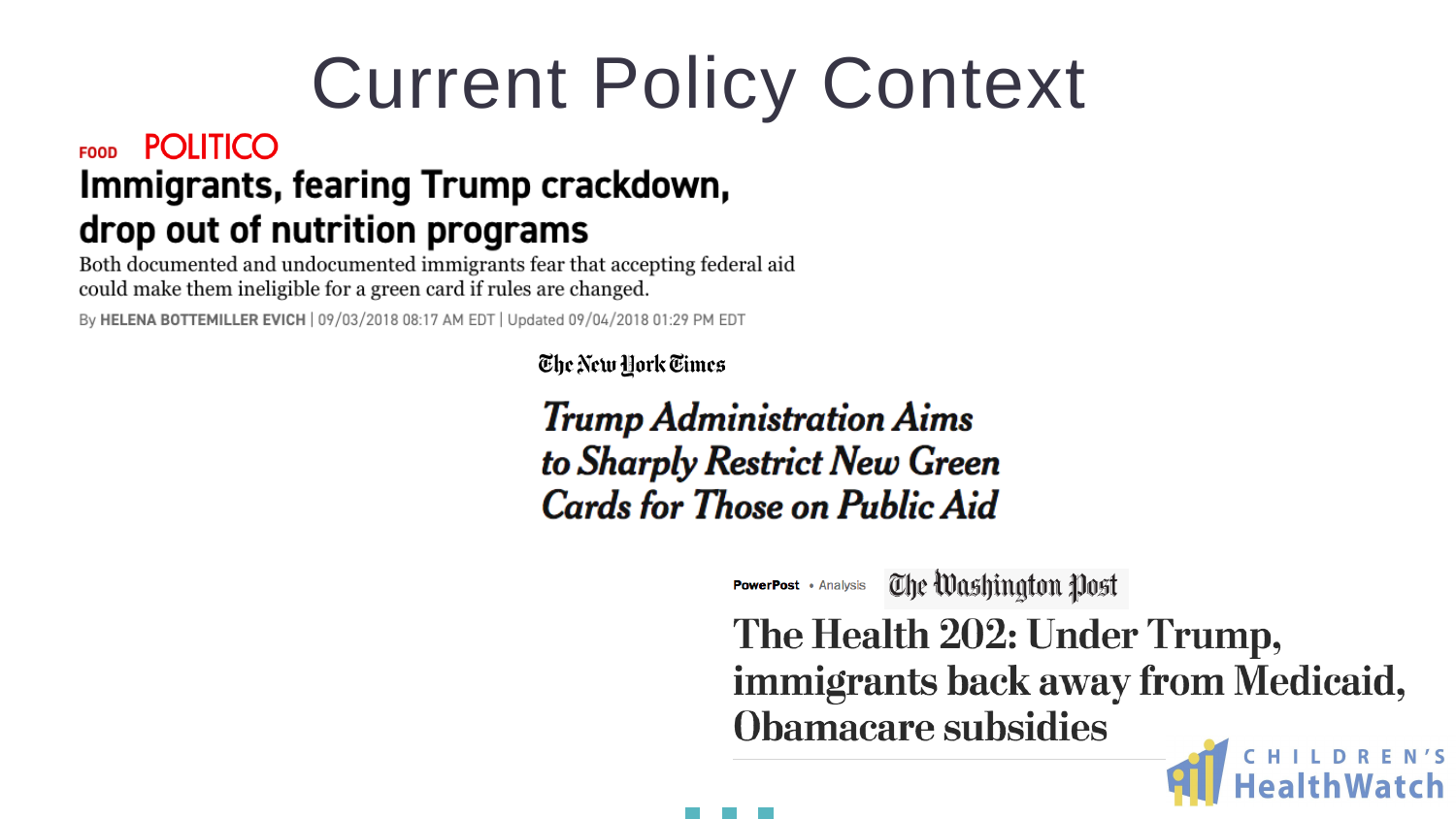### Implications

- Persistently high rates of food insecurity threaten health.
- Policy proposals may exacerbate hardships and decrease participation in SNAP.
- Chilling effect may contribute to decline in SNAP participation among immigrant families

#### **POLITICO** Immigrants, fearing Trump crackdown, drop out of nutrition programs

Both documented and undocumented immigrants fear that accepting federal aid could make them ineligible for a green card if rules are changed.

By HELENA BOTTEMILLER EVICH | 09/03/2018 08:17 AM EDT | Updated 09/04/2018 01:29 PM EDT

#### The New Hork Times

#### **Trump Administration Aims** to Sharply Restrict New Green **Cards for Those on Public Aid**

The Washington Post

**PowerPost** • Analysis

#### The Health 202: Under Trump, immigrants back away from Medicaid, **Obamacare subsidies**



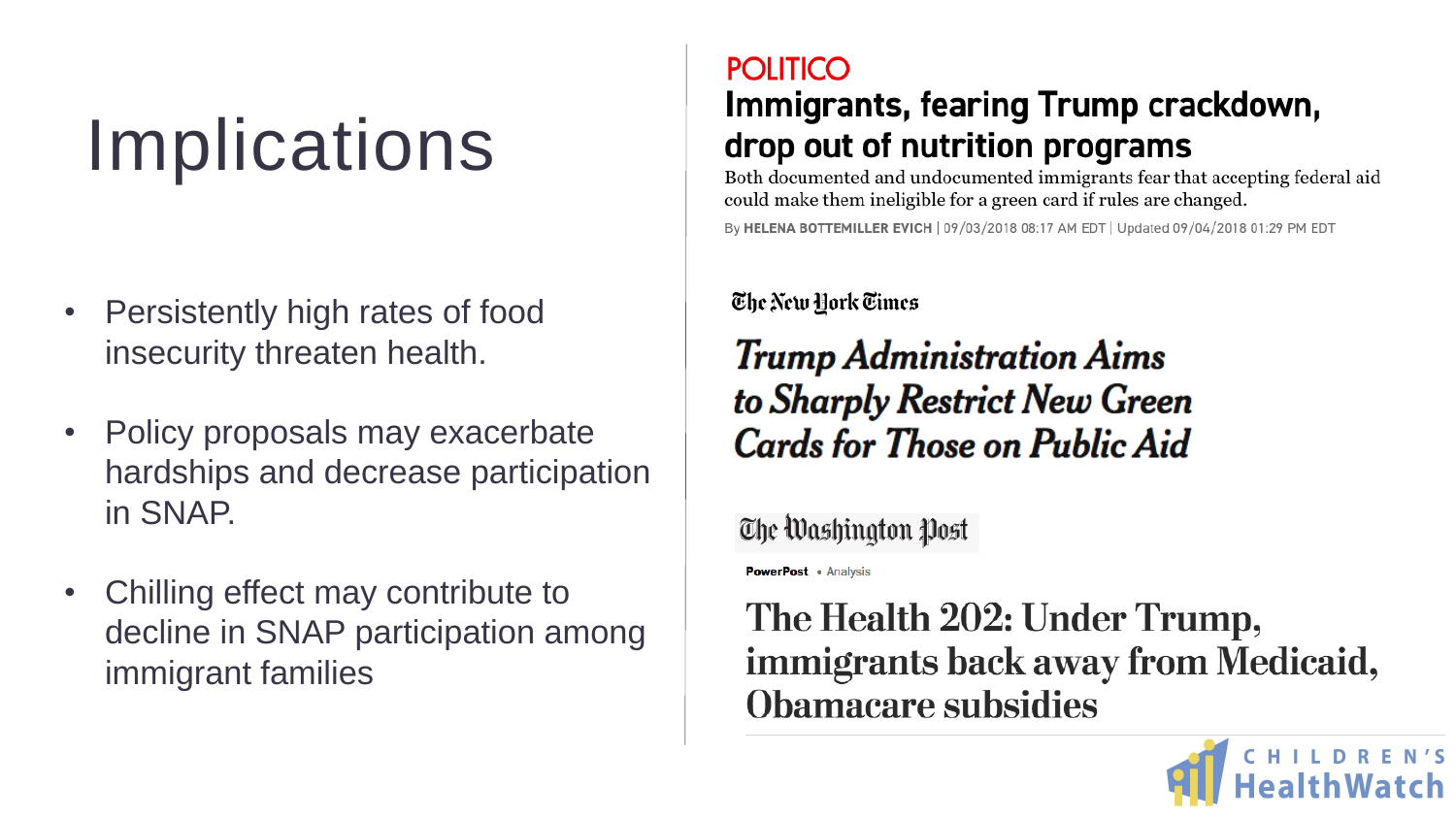# Thank you!

Contact me:

## **All HealthWatch**



- 
- Allison.bovell-ammon@bmc.org
- Follow Children's HealthWatch:
	- @ChildrensHW
- www.childrenshealthwatch.org

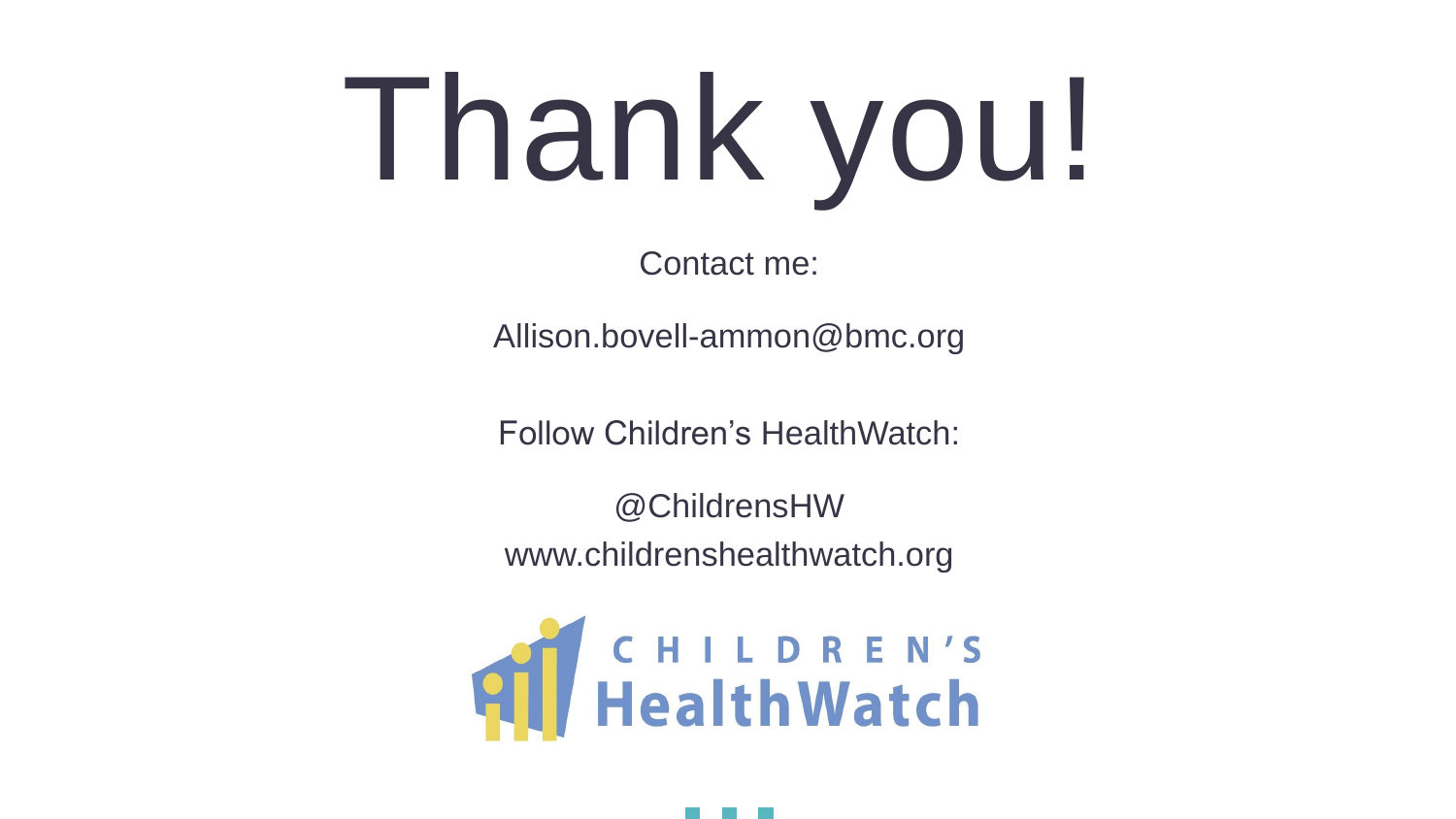### References

Batalova J, Fix M, Greenberg M. Chilling effects: The expected public charge rule and its impact on legal immigrant families' public benefits use. Migration Policy Institute. June 2018. Available at: https://www.migrationpolicy.org/research/chilling-effects-expected-public-charge-rule-impactlegal-immigrant-families

Bottemiller Evich H. Immigrants, fearing Trump crackdown, drop out of nutrition programs. *Politico*. 3 September 2018. Available at: <https://www.politico.com/story/2018/09/03/immigrants-nutrition-food-trump-crackdown-806292>

Bovell-Ammon A, Ettinger de Cuba S, Cutts D, Coleman S, Frank DA. Helping our youngest first-generation Americans to Thrive. Children's HealthWatch. February 2018. Available at: http://childrenshealthwatch.org/wp-content/uploads/Report-Card-on-Food-Insecurity-and-Immigration-Helping-Our-Youngest-First-Generation-Americans-to-Thrive.pdf

Chilton M, Berkowitz C, Casey PH, Cook J, Cutts D, Ettinger de Cuba S, Coleman S, Meyers A, Frank DA. Food Insecurity and Risk of Poor Health Among US-Born Children of Immigrants. *Am J of Public Health*. March 2009;99(3):556-562.

Cunningham PW. Health 202: Under Trump, immigrants back away from Medicaid, Obamacare. *Washington Post*. April 2018. Available at: https://www.washingtonpost.com/news/powerpost/paloma/the-health-202/2018/04/11/the-health-202-under-trump-immigrants-back-away-frommedicaid-obamacare-subsidies/5accda4e30fb0406a5a122fe/?noredirect=on&utm\_term=.f558f05c756e

Ettinger de Cuba S, Weiss I, Pasquariello J, Schiffmiller A, Frank DA, Coleman S, Breen A, Cook J. The SNAP Vaccine: Boosting Children's Health. Children's HealthWatch, February 2012. Available at: http://childrenshealthwatch.org/wp-content/uploads/snapvaccine\_report\_feb12.pdf

Shear MD and Baumgaertner E. Trump administration aims to sharply restrict new green cards for those on public aid. *The New York Times*. 22 September 2018. Available at: <https://www.nytimes.com/2018/09/22/us/politics/immigrants-green-card-public-aid.html>